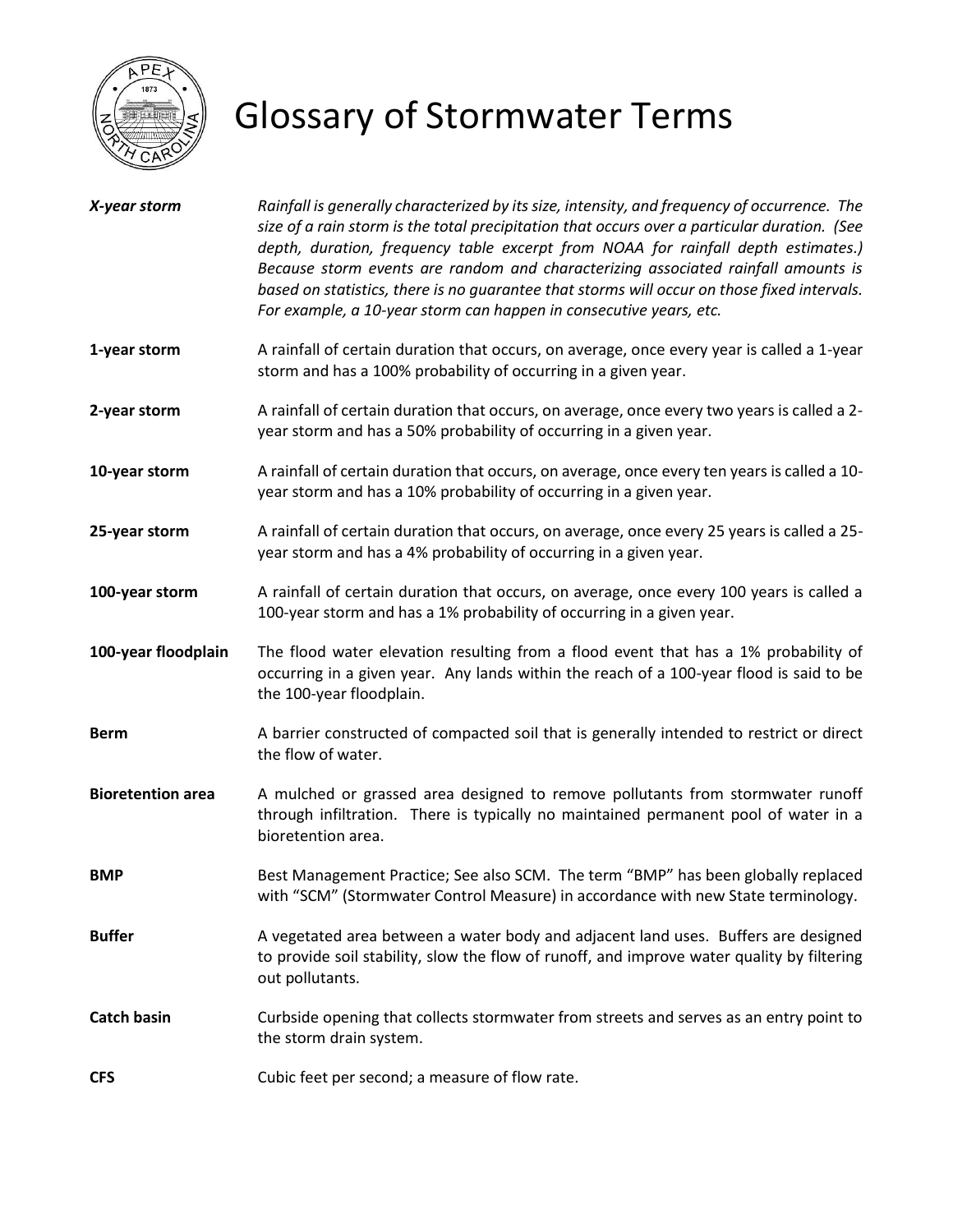| Channel             | A feature that conveys surface water and is open to the air.                                                                                         |
|---------------------|------------------------------------------------------------------------------------------------------------------------------------------------------|
| Conveyance          | The process of moving water from one place to another.                                                                                               |
| <b>Culvert</b>      | Pipe or concrete box structure which drains open channels, swales, or ditches under a<br>roadway.                                                    |
| <b>Detention</b>    | Temporarily collecting and holding stormwater runoff while slowly draining to another<br>location.                                                   |
| <b>Diffuse flow</b> | Water flow over a surface at a uniform depth; sheet flow. Usually depth is low and<br>spread out which generally reduces erosive forces.             |
| Dry pond            | A BMP that is dry until a rain event when it temporarily stores incoming stormwater,<br>traps suspended pollutants, and reduces the peak discharge.  |
| <b>Easement</b>     | A right to cross or otherwise use the real property of another owner for a specific<br>purpose.                                                      |
| <b>FES</b>          | Flared end section; the outlet section or discharge point of a pipe. An FES is found where<br>a flow transitions from piped flow to overland flow.   |
| <b>First flush</b>  | The initial surface runoff of a storm event, usually containing more pollutants compared<br>to runoff later in the storm.                            |
| Grading             | The cutting and/or filling of the land surface to a desired slope or elevation.                                                                      |
| Groundwater         | Water held underground in the soil or in pores and rock crevices. Stormwater runoff<br>can infiltrate in pervious surfaces and recharge groundwater. |
| Hydrograph          | A graphical representation of water flow rate as a<br>Sample Hydrograph<br>1200<br>function of time.<br>1000<br>800                                  |

**Impervious** Any surface or groundcover that has limited or no capacity to absorb or infiltrate water.

흔 600

5 10 15 20 25 30 35 40 45

 $50$ **OAA** 

- **Infiltration** The process of water moving down through the soil from the soil surface.
- **Invert** The lowest point in a pipe where water is designed to flow out.
- Level spreader A concrete level lip designed to provide diffuse flow from a roadway or a BMP outlet.
- **LID** Low Impact Development; an innovative stormwater management approach with a basic principle that tries to mimic nature by encouraging infiltration.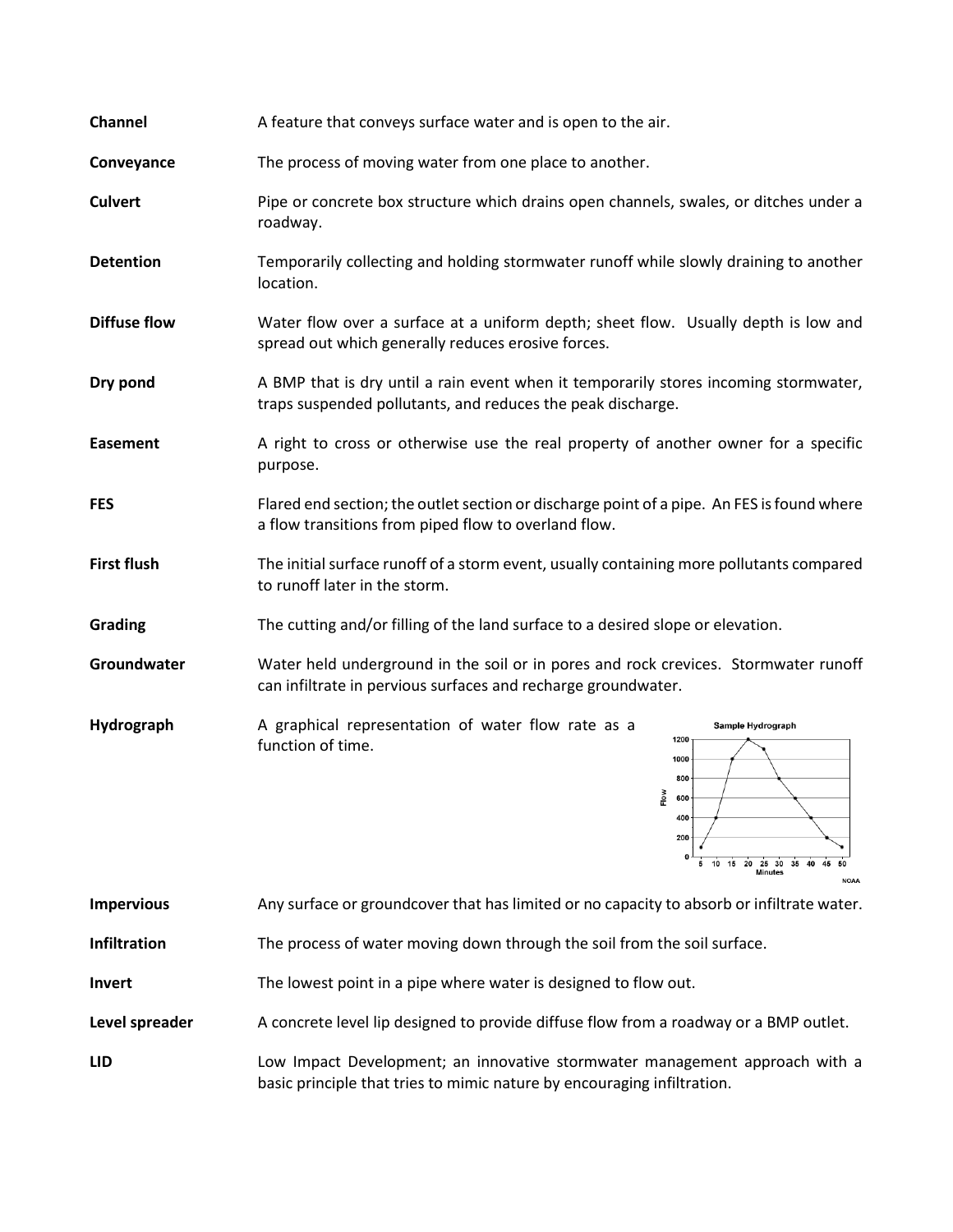| <b>NOAA</b>                | National Oceanic and Atmospheric Administration; federal agency focused on the<br>conditions of the oceans and the atmosphere. They maintain records and produce daily<br>weather forecasts, issue severe storm warnings, and monitor climate.  |
|----------------------------|-------------------------------------------------------------------------------------------------------------------------------------------------------------------------------------------------------------------------------------------------|
| <b>Nuisance flooding</b>   | Flooding which causes public inconvenience, but little or no property damage.                                                                                                                                                                   |
| Outfall                    | The point where stormwater runoff exits a drainage system and discharges into a<br>receiving water body.                                                                                                                                        |
| <b>Peak flow rate</b>      | The maximum flow of water during a storm event, usually expressed in CFS (cubic feet<br>per second).                                                                                                                                            |
| <b>Pervious</b>            | Any surface or groundcover that allows water to pass through or infiltrate.                                                                                                                                                                     |
| <b>Receiving water</b>     | Any water body that receives stormwater outflow.                                                                                                                                                                                                |
| Retention                  | Collecting and holding stormwater runoff indefinitely (e.g. wet pond).                                                                                                                                                                          |
| <b>Retrofit</b>            | The modification of stormwater management systems through the construction and/or<br>enhancement of BMPs designed to improve water quality.                                                                                                     |
| Riparian                   | Relating to or adjacent to the banks of a river.                                                                                                                                                                                                |
| <b>Runoff</b>              | Excess rainfall that does not infiltrate and instead flows over the surface of the land.                                                                                                                                                        |
| <b>SCM</b>                 | Stormwater Control Measure; Physical structures requiring engineering design and<br>engineered construction to remove pollutants from stormwater runoff. They also<br>provide flood control, reduce downstream erosion, and promote groundwater |
|                            | recharge. The most common examples include bioretention cells, wet ponds, and<br>stormwater wetlands.                                                                                                                                           |
| <b>Sheet flow</b>          | Water flow over a surface at a uniform depth; diffuse flow. Usually depth is low and<br>spread out which generally reduces erosive forces.                                                                                                      |
| <b>Stream restoration</b>  | The process of repairing creeks damaged by erosion. The primary goals are improved<br>water quality, stable banks, and enhanced habitat for aquatic life and wildlife.                                                                          |
| Stormwater                 | Water that originates during precipitation events and during snow/ice melts.<br>Stormwater can infiltrate into the soil, evaporate into the air, or runoff into nearby<br>surface waters.                                                       |
| <b>Stormwater wetlands</b> | Constructed systems that mimic the functions of natural wetlands and use physical,<br>chemical, and biological processes to treat stormwater pollution.                                                                                         |
| Surface water              | Water found on the surface of the earth such as a river, stream, lake, wetland, or ocean.                                                                                                                                                       |
| <b>Swale</b>               | A broad, shallow, gently sloped channel that conveys stormwater runoff.                                                                                                                                                                         |